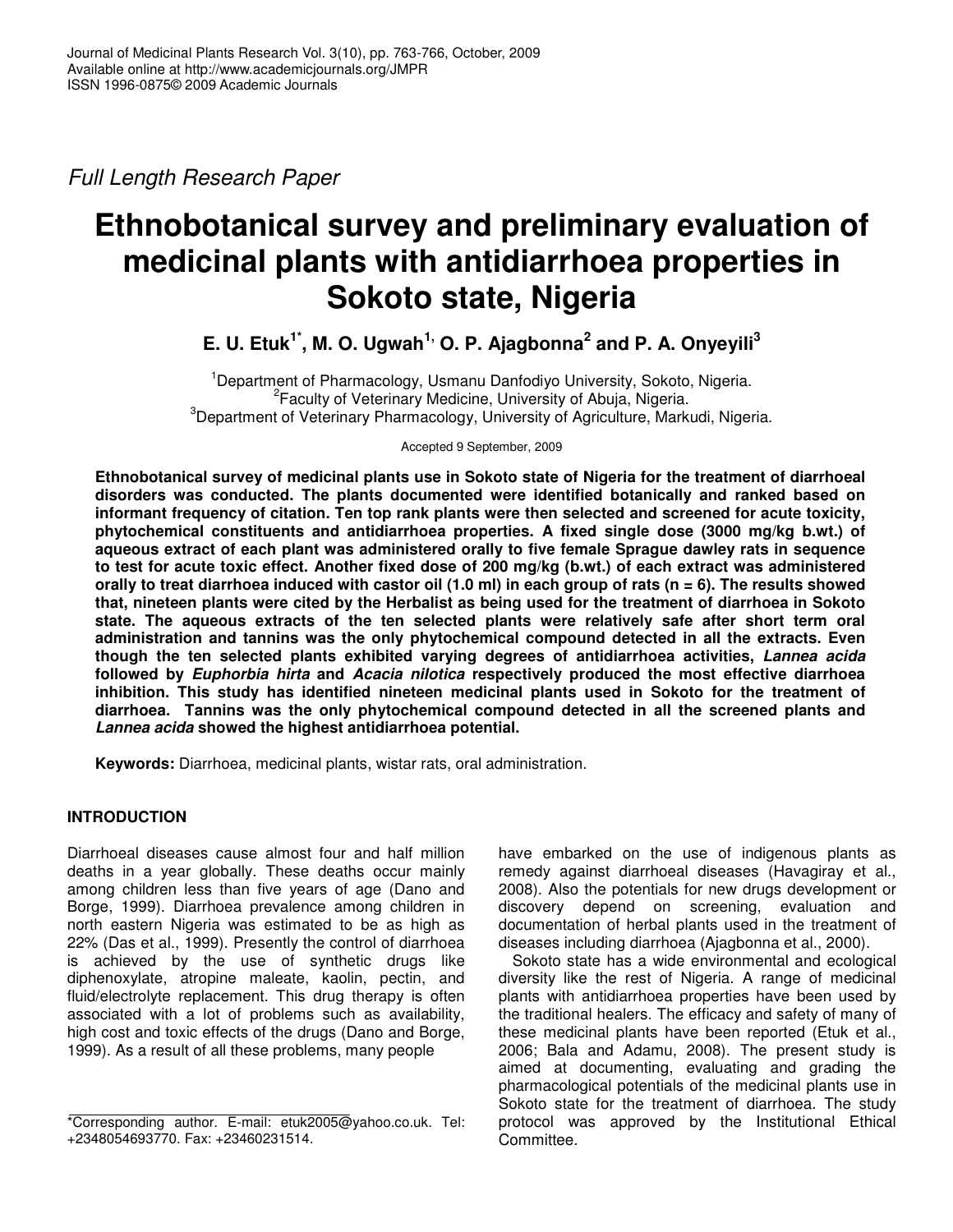## **MATERIALS AND METHOD**

#### **Ethnobotanical survey**

The data was collected through oral interview of randomly selected Herbalists in Sokoto state. Structured questions were asked and their responses documented in a pre-piloted data collection form. The data forms were later analyzed; plants materials cited were collected with the assistance of the Herbalists, authenticated by a Taxonomist in the Department of Botany, Usmanu Danfodiyo University, Sokoto (UDUS) and voucher specimens for the plants prepared, labeled and deposited at the Herbarium of the Pharmacology Department, UDUS. The plant data extracted were collated and tabulated to give the vernacular names (Hausa), common names, botanical and family names.

#### **Experimental animals**

Male and female wistar rats, age six to twelve weeks, weighing 172 - 183 g were obtained from the colony bred at National Veterinary Research Institute, Vom, Plateau state, Nigeria. The animals were allowed to acclimatize for 14 days in the experimental laboratory of Pharmacology Department, UDUS. They were fed with standard rat pellets (Pfizer Feeds, Jos, Nigeria) and provided with water *ad libitum*.

## **Extract preparation**

Two hundred grams of each powered plant material was extracted with distilled water using Sohxelet Extractor. The filtrates were dried in Oven at 50°C and stored at -17°C pending administration.

#### **Phytochemical screening**

The freshly prepared extract of each plant was tested for the presence of glycosides, alkaloids, flavonoids, saponins, tannins, anthraquinones using the method of Odebiyi and Sofowora (1979).

#### **Acute toxicity testing**

The plants were assessed for acute toxic effect using Up and Down procedures (OECD, 2001). Five female wistar rats were randomly selected and housed individually. A test dose of 3000 mg/kg was administered orally in a single dose one after the other by gavage using a gastric tube. After the dosing of each animal; food was withheld for further three hours before feeding the animals. In the first day of dosing, the first animal was dosed and observed immediately for any sign of acute toxicity for about an hour. On the survival of the first animal after 48 h, other four animals were subsequently and sequentially dosed at 48 h intervals.

## **Antidiarrhoeal test**

The castor oil model of diarrhoea induction was chosen for this test (Offiah and Chikwendu 1999). Seventy two wistar rats of both sexes were randomly selected, examined thoroughly to ensure that they were healthy and divided into 12 groups ( $n = 6$ ). The animals were housed singly in cages lined with white blotting paper. They were deprived of food but given free access to water 18 h before drugs administration. The rats in groups 1 - 10 were pretreated orally with 200 mg/kg of aqueous extracts of *Acacia nilotica, Terminalia macroptera, Mytragne africana, Lannea acida, Ampelocissus grantii, Psidium quajava, Acacia polyancantha,*

*Anogiessus leiocarpus, Euphobia hirta and Boswellia dalzieli* respectively. While those in groups 11 and 12 received normal saline (negative control) and 5 mg/kg of diphenoxylate (Searl, Germany)(positive control) respectively through the same oral route. After one hour, all the rats were subsequently treated with 1.0 ml of castor oil orally. The animals were then kept and observed over a period of 6 h for the frequency of passing watery (wet) or unformed stool. Absence of such dropping was recorded as positive, indicating protection.

#### **Statistical analysis**

The experimental results were expressed as mean plus or minus standard deviation (mean  $\pm$  SD). Student paired t-test was used for the evaluation of data. Level of significance was set at 5% which is  $P < 0.05$ .

# **RESULTS**

## **Ethnobotanical survey**

A total of 36 herbal sellers were interviewed and 19 herbs were cited as being used for the treatment of diarrhoea in Sokoto state. The names of the plants, parts used, their families and frequency of citation by the Herbalist are shown in Table 1. The respondents were both men and women (ratio 11:1), with more than 94% being indigenous Hausa and Fulani people.

# **Phytochemical analysis**

The result of the phytochemical screening showed that all the plants extracts contain tannins, Only *L. acida, B. dalzieli, P. quajava* and *E. hirta* contain alkaloid while flavonoid was found in *T. macroptera* and *E. hirta* (Table 2).

# **Acute toxicity testing**

All the rats survived following the oral administration of 3000 mg/kg (b.wt.) of the aqueous extracts of *B. dalzieli, P. quajava, A. nilotica, T. macroptera, M. Africana, L. acida, A. grantii, A. polyancantha, A. leiocarpus* and *E. hirta*.

# **Antidiarrhoea activity**

Castor oil (1.0 ml) induced copious diarrhoea in all the rats within 2 - 3 h after administration of the drug. All the ten selected plants exhibited some degrees of inhibition against castor oil induced diarrhoea in rats. *A. nilotica, L. acida, E. hirta, A. grantii* and *B. dalzieli* showed the most significant results ( $P < 0.005$ ) (Table 3). Diphenoxylate was used as a standard antidiarrhoea agent.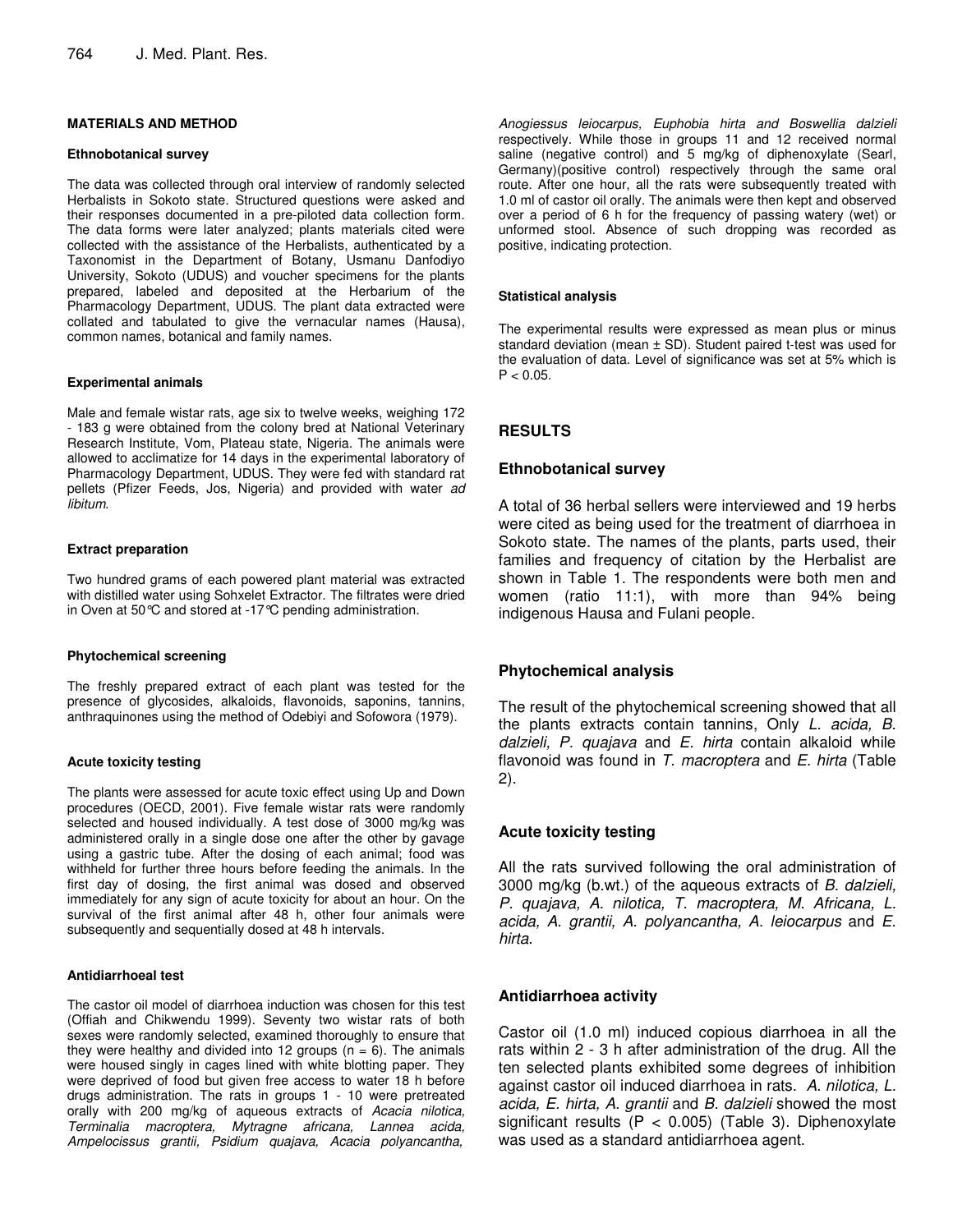| <b>Botanical name</b>       | <b>Common name</b>    | Hausa name     | <b>Family name</b>   | <b>Plant parts</b> | <b>Frequency</b><br>of citation | Rank<br>Order |
|-----------------------------|-----------------------|----------------|----------------------|--------------------|---------------------------------|---------------|
| Boswellia diazielii*        | Papery bark tree      | Hano           | <b>Burseraceae</b>   | Bark               | 18                              |               |
| Acacia nilotica*            | Thorn mimosa          | Bagaruwa       | Mimosaceae           | Bark               | 16                              | 2             |
| Pisidium guajava*           | Guava                 | Gwaiba         | Myrtaceae            | Leaf               | 16                              | 2             |
| Lannea acida*               | Atina barteri         | Faru           | Anacardiaceae        | <b>Bark</b>        | 10                              | 4             |
| Euphorbia hirta*            | Dove mil              | Nonan kurchiya | Euphorbia pilulifera | Aerial part        | 10                              | 4             |
| Acacia polyancatha*         |                       | Karo           | Campylacantha        | Bark               | 8                               | 6             |
| Terminalia macroptera*      |                       | Bayankada      | Combretacea          | <b>Bark</b>        | 8                               | 6             |
| Ampelocissos grantii*       |                       | Gogododo       | Vitaceae             | Root               | 6                               | 8             |
| Anogessus leiocarpus*       | Chewstick tree        | Marke          | Cambretaceae         | <b>Bark</b>        | 6                               | 8             |
| Mytragne Africana           |                       | Dafa           | Rubiaceae            | Bark               | 5                               | 10            |
| Andropogon gayanus          | Gamba grass           | Gamba          | Formicidae           | Bark               | 4                               | 11            |
| S.longipendunculata         | Violet tree           | Sanya          | Polygulaceae         | Bark               | 4                               | 11            |
| Anacadium occientale        | Cashew                | Kanjuu         | Anacadiaceae         | Leaf               | 4                               | 11            |
| Pilostigma reticulatum      | Thoingii pilostigma   | Kalgo          | Leguminosae          | Bark               | 4                               | 11            |
| Veronica kotschyana         | Angular winter cherry | Doomashii      | Scrophuliriaceae     | Root               | 3                               | 15            |
| Bridelia frerruginea        |                       | Kisni          | Euphorbiaceae        | Bark               | 3                               | 15            |
| Ficus thoningii             |                       | Chediya        | Urticaceae           | Leaf               | 2                               | 17            |
| Ziziphus abyssinica, Hochst | Patch thorn           | Magaryaa       | Rhamnaceae           | Root               | 2                               | 17            |
| Cajanus cajan               | Pigeon-pea            | Aduwa          | Fabaceae             | Bark               |                                 | 19            |

**Table 1.** Ethnobotanical profile of plants used as antidiarrhoeal agents in Sokoto state.

S = *Securidaca* ; \* = plants selected for screening based on Informant consensus.

**Table 2.** Phytochemical constituents of the selected plants.

| <b>Plant Specie</b>   | <b>Phytochemical Constituents</b> |           |                  |  |
|-----------------------|-----------------------------------|-----------|------------------|--|
|                       | Alkaloid                          | Tannin    | <b>Flavonoid</b> |  |
| Boswellia dalzieli    | +                                 | +         |                  |  |
| Psidium quajava       |                                   |           |                  |  |
| Acacia nilotica       |                                   | +         |                  |  |
| Terminalia macroptera |                                   | +         |                  |  |
| Mytragne africana     |                                   | +         |                  |  |
| Lannea acida          |                                   | $\ddot{}$ |                  |  |
| Ampelocissus grantii  |                                   | $\ddot{}$ |                  |  |
| Acacia polyancantha   |                                   | $\ddot{}$ |                  |  |
| Anogiessus leiocarpus |                                   | $\ddot{}$ |                  |  |
| Euphobia hirta        |                                   |           |                  |  |

 $+=$  present; $=$  Not detected.

## **DISCUSSION**

In this study, 19 medicinal plants were cited by Herbalists in Sokoto state as antidiarrhoea agents. This number of plant species recorded used traditionally for the treatment of diarrhoeal diseases is an indication of the rich plant diversity of this area. This was earlier recognized by Scoones et al. (1995).This situation is being adversely affected by rapid urbanization, deforestation and desert encroachment. Therefore, there is an urgent need to document and screen more medicinal plants available in the north western region of Nigeria.

Previous reports have demonstrated the antidiarrhoeal activity of tannins (Mukherjee et al., 1998), flavonoids (Galvez et al., 1993) and saponins (Otshudi et al., 2000) these compounds were screened for in this study and only tannins was detected in all the plant materials. This may illustrate the importance of tannins in antidiarrhoeal property of medicinal plants.

The oral administration of 3000 mg/kg of the various extracts did not produce any death in the animals. This indicates that, the lethal median dose  $(LD_{50})$  of the extracts is greater than 3000 mg/kg. Clark and Clark (1977) were of the opinion that any substance whose  $LD_{50}$  is greater than 1000 mg/kg should be regarded safe especially when administered through the oral route where absorption might not be complete due to inherent factors limiting absorption in the gastrointestinal tract.

Administration of castor oil (1.0 ml) induced copious diarrhoea in all the rats. This method has previously been used by Robert et al. (1976); Etuk et al. (2006); Bala and Adamu (2008). Castor oil is reported to contain ricinoleic acid which when liberated cause irritation and inflammation of the intestinal mucosa, leading to the release of prostaglandins which results in stimulation of secretion (Pierce et al., 1971), thereby preventing thereabsorption of sodium chloride and water (Galvez et al., 1993). The oral administration of 200 mg/kg of the various extracts produced a varying degree of inhibition of the induced diarrhoea in the rats (Table 3). *L. acida* and *E. hirta* extracts produced the highest degree of inhibition.